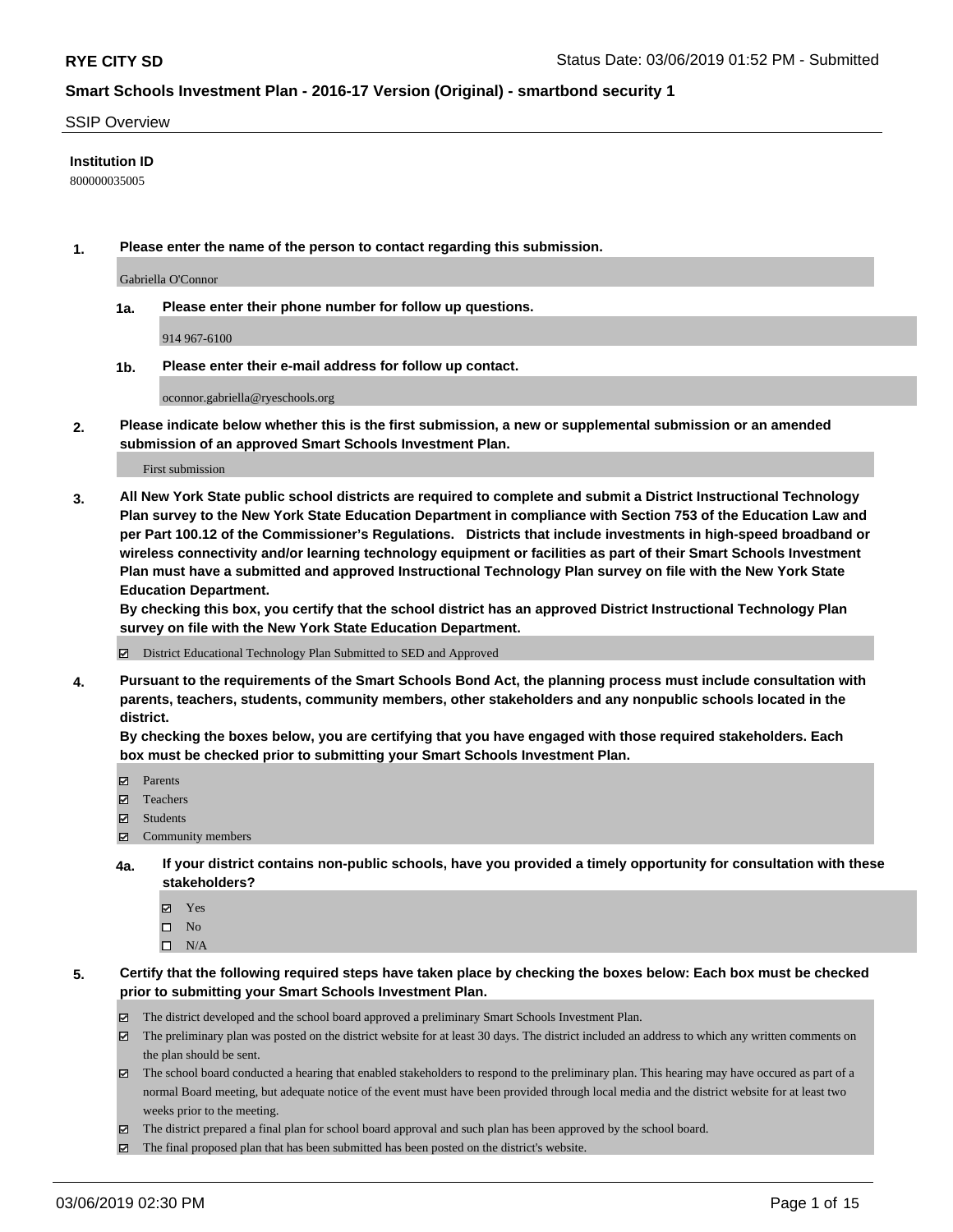SSIP Overview

**5a. Please upload the proposed Smart Schools Investment Plan (SSIP) that was posted on the district's website, along with any supporting materials. Note that this should be different than your recently submitted Educational Technology Survey. The Final SSIP, as approved by the School Board, should also be posted on the website and remain there during the course of the projects contained therein.**

SmartBond.pptx 0350\_001.pdf Rye Security Drawing Submission.pdf

**5b. Enter the webpage address where the final Smart Schools Investment Plan is posted. The Plan should remain posted for the life of the included projects.**

https://www.ryeschools.org/Page/458

**6. Please enter an estimate of the total number of students and staff that will benefit from this Smart Schools Investment Plan based on the cumulative projects submitted to date.**

4,000

**7. An LEA/School District may partner with one or more other LEA/School Districts to form a consortium to pool Smart Schools Bond Act funds for a project that meets all other Smart School Bond Act requirements. Each school district participating in the consortium will need to file an approved Smart Schools Investment Plan for the project and submit a signed Memorandum of Understanding that sets forth the details of the consortium including the roles of each respective district.**

The district plans to participate in a consortium to partner with other school district(s) to implement a Smart Schools project.

**8. Please enter the name and 6-digit SED Code for each LEA/School District participating in the Consortium.**

| Partner LEA/District | ISED BEDS Code |
|----------------------|----------------|
| (No Response)        | (No Response)  |

**9. Please upload a signed Memorandum of Understanding with all of the participating Consortium partners.**

(No Response)

**10. Your district's Smart Schools Bond Act Allocation is:**

\$286,640

**11. Enter the budget sub-allocations by category that you are submitting for approval at this time. If you are not budgeting SSBA funds for a category, please enter 0 (zero.) If the value entered is \$0, you will not be required to complete that survey question.**

|                                       | Sub-<br>Allocations |
|---------------------------------------|---------------------|
| School Connectivity                   |                     |
|                                       | $\overline{0}$      |
| Connectivity Projects for Communities | $\overline{0}$      |
| Classroom Technology                  | $\overline{0}$      |
| Pre-Kindergarten Classrooms           | $\Omega$            |
| Replace Transportable Classrooms      | $\Omega$            |
| High-Tech Security Features           | 286,640             |
| Totals:                               | 286,640             |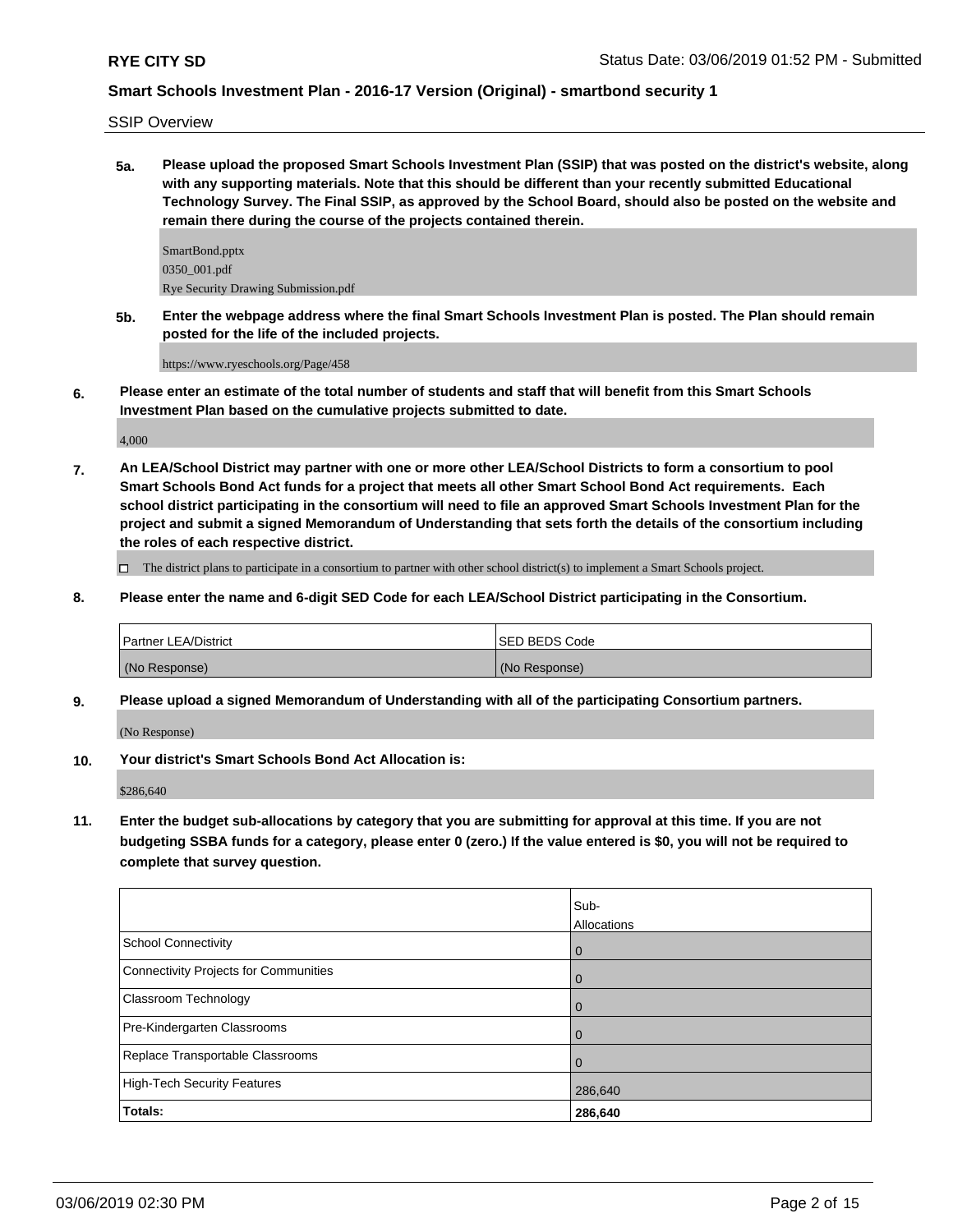School Connectivity

- **1. In order for students and faculty to receive the maximum benefit from the technology made available under the Smart Schools Bond Act, their school buildings must possess sufficient connectivity infrastructure to ensure that devices can be used during the school day. Smart Schools Investment Plans must demonstrate that:**
	- **• sufficient infrastructure that meets the Federal Communications Commission's 100 Mbps per 1,000 students standard currently exists in the buildings where new devices will be deployed, or**
	- **• is a planned use of a portion of Smart Schools Bond Act funds, or**
	- **• is under development through another funding source.**

**Smart Schools Bond Act funds used for technology infrastructure or classroom technology investments must increase the number of school buildings that meet or exceed the minimum speed standard of 100 Mbps per 1,000 students and staff within 12 months. This standard may be met on either a contracted 24/7 firm service or a "burstable" capability. If the standard is met under the burstable criteria, it must be:**

**1. Specifically codified in a service contract with a provider, and**

**2. Guaranteed to be available to all students and devices as needed, particularly during periods of high demand, such as computer-based testing (CBT) periods.**

**Please describe how your district already meets or is planning to meet this standard within 12 months of plan submission.**

(No Response)

**1a. If a district believes that it will be impossible to meet this standard within 12 months, it may apply for a waiver of this requirement, as described on the Smart Schools website. The waiver must be filed and approved by SED prior to submitting this survey.**

 $\Box$  By checking this box, you are certifying that the school district has an approved waiver of this requirement on file with the New York State Education Department.

**2. Connectivity Speed Calculator (Required)**

|                         | l Number of<br><b>Students</b> | Multiply by<br>100 Kbps | Divide by 1000 Current Speed<br>to Convert to<br>Required<br>Speed in Mb | lin Mb           | Expected<br>Speed to be<br>Attained Within   Required<br>12 Months | <b>Expected Date</b><br><b>When</b><br>Speed Will be<br><b>Met</b> |
|-------------------------|--------------------------------|-------------------------|--------------------------------------------------------------------------|------------------|--------------------------------------------------------------------|--------------------------------------------------------------------|
| <b>Calculated Speed</b> | (No<br>Response)               | (No Response)           | (No<br>Response)                                                         | (No<br>Response) | (No<br>Response)                                                   | (No<br>Response)                                                   |

**3. Describe how you intend to use Smart Schools Bond Act funds for high-speed broadband and/or wireless connectivity projects in school buildings.**

(No Response)

**4. Describe the linkage between the district's District Instructional Technology Plan and the proposed projects. (There should be a link between your response to this question and your response to Question 1 in Part E. Curriculum and Instruction "What are the district's plans to use digital connectivity and technology to improve teaching and learning?)**

(No Response)

**5. If the district wishes to have students and staff access the Internet from wireless devices within the school building, or in close proximity to it, it must first ensure that it has a robust Wi-Fi network in place that has sufficient bandwidth to meet user demand.**

**Please describe how you have quantified this demand and how you plan to meet this demand.**

(No Response)

**6. As indicated on Page 5 of the guidance, the Office of Facilities Planning will have to conduct a preliminary review**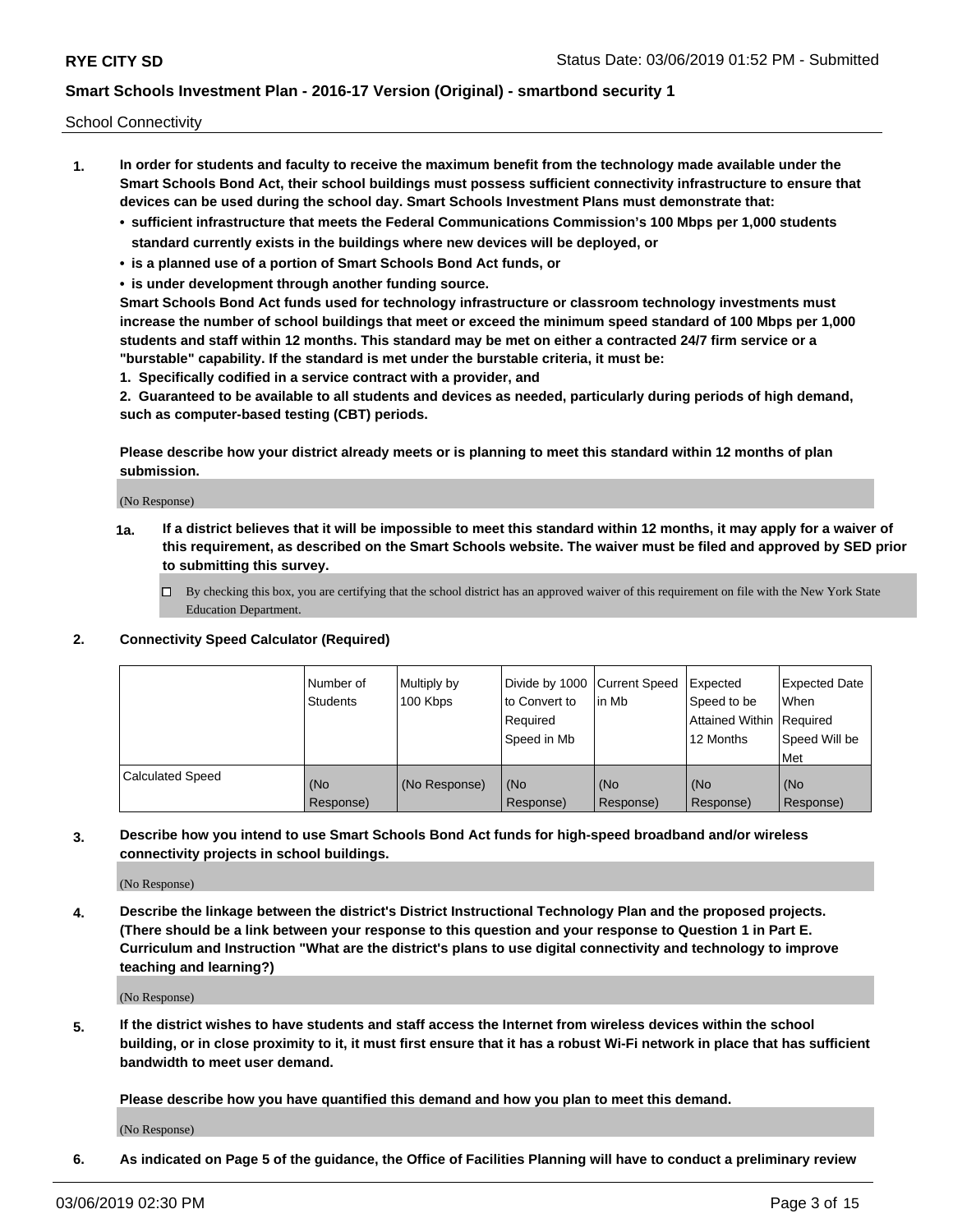School Connectivity

**of all capital projects, including connectivity projects.**

**Please indicate on a separate row each project number given to you by the Office of Facilities Planning.**

| Project Number |  |
|----------------|--|
|                |  |
| (No Response)  |  |
|                |  |

**7. Certain high-tech security and connectivity infrastructure projects may be eligible for an expedited review process as determined by the Office of Facilities Planning.**

**Was your project deemed eligible for streamlined review?**

(No Response)

**8. Include the name and license number of the architect or engineer of record.**

| Name          | License Number |
|---------------|----------------|
| (No Response) | (No Response)  |

**9. If you are submitting an allocation for School Connectivity complete this table. Note that the calculated Total at the bottom of the table must equal the Total allocation for this category that you entered in the SSIP Overview overall budget.** 

|                                            | Sub-              |
|--------------------------------------------|-------------------|
|                                            | <b>Allocation</b> |
| Network/Access Costs                       | (No Response)     |
| <b>Outside Plant Costs</b>                 | (No Response)     |
| School Internal Connections and Components | (No Response)     |
| <b>Professional Services</b>               | (No Response)     |
| Testing                                    | (No Response)     |
| <b>Other Upfront Costs</b>                 | (No Response)     |
| <b>Other Costs</b>                         | (No Response)     |
| Totals:                                    | 0                 |

**10. Please detail the type, quantity, per unit cost and total cost of the eligible items under each sub-category. This is especially important for any expenditures listed under the "Other" category. All expenditures must be eligible for tax-exempt financing to be reimbursed through the SSBA. Sufficient detail must be provided so that we can verify this is the case. If you have any questions, please contact us directly through smartschools@nysed.gov. NOTE: Wireless Access Points should be included in this category, not under Classroom Educational Technology, except those that will be loaned/purchased for nonpublic schools.**

| Select the allowable expenditure | Item to be purchased | Quantity      | Cost per Item | <b>Total Cost</b> |
|----------------------------------|----------------------|---------------|---------------|-------------------|
| type.                            |                      |               |               |                   |
| Repeat to add another item under |                      |               |               |                   |
| each type.                       |                      |               |               |                   |
| (No Response)                    | (No Response)        | (No Response) | (No Response) | (No Response)     |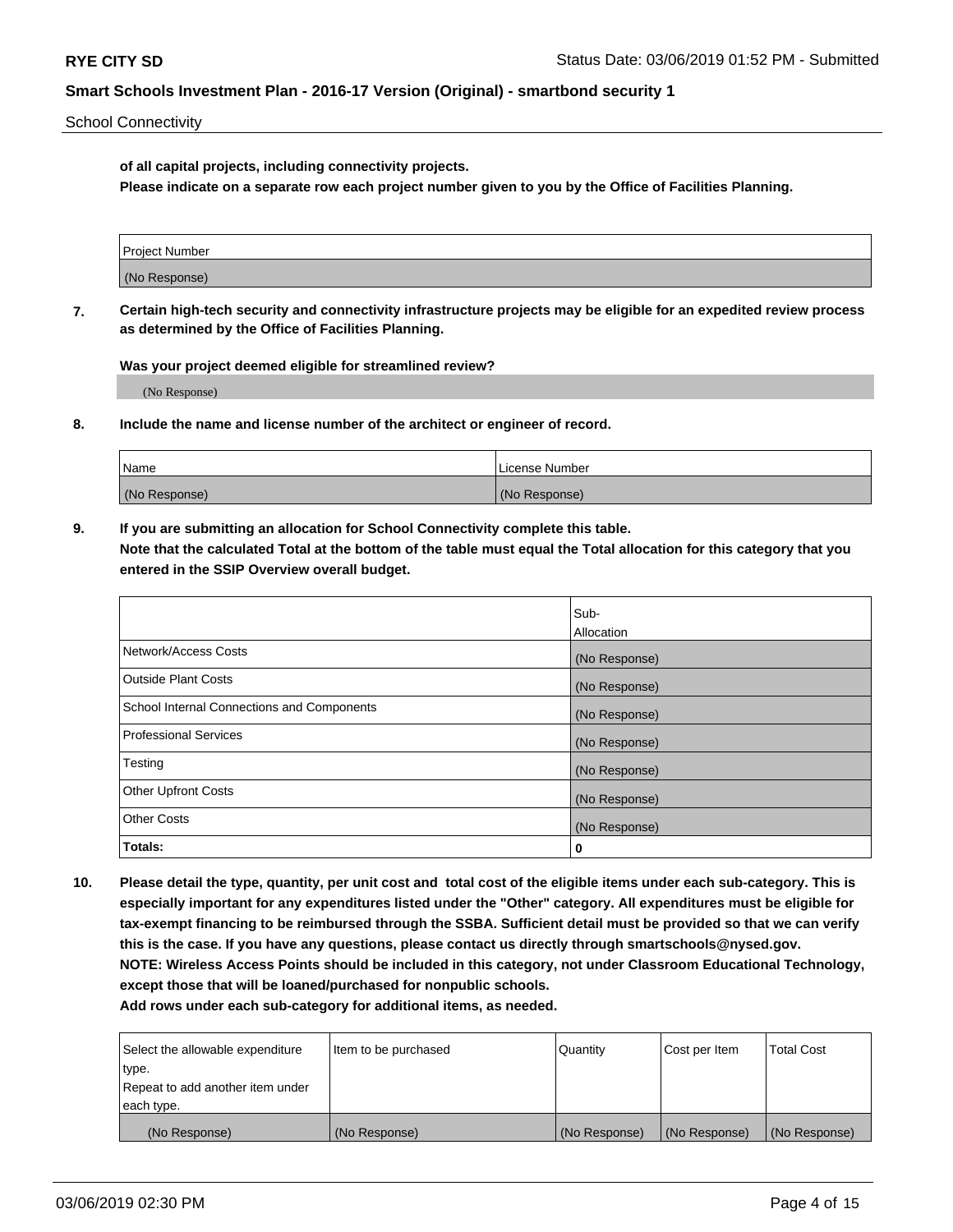Community Connectivity (Broadband and Wireless)

**1. Describe how you intend to use Smart Schools Bond Act funds for high-speed broadband and/or wireless connectivity projects in the community.**

(No Response)

**2. Please describe how the proposed project(s) will promote student achievement and increase student and/or staff access to the Internet in a manner that enhances student learning and/or instruction outside of the school day and/or school building.**

(No Response)

**3. Community connectivity projects must comply with all the necessary local building codes and regulations (building and related permits are not required prior to plan submission).**

 $\Box$  I certify that we will comply with all the necessary local building codes and regulations.

**4. Please describe the physical location of the proposed investment.**

(No Response)

**5. Please provide the initial list of partners participating in the Community Connectivity Broadband Project, along with their Federal Tax Identification (Employer Identification) number.**

| <b>Project Partners</b> | Federal ID#   |
|-------------------------|---------------|
| (No Response)           | (No Response) |

**6. If you are submitting an allocation for Community Connectivity, complete this table.**

**Note that the calculated Total at the bottom of the table must equal the Total allocation for this category that you entered in the SSIP Overview overall budget.**

|                              | Sub-Allocation |
|------------------------------|----------------|
| Network/Access Costs         | (No Response)  |
| Outside Plant Costs          | (No Response)  |
| <b>Tower Costs</b>           | (No Response)  |
| Customer Premises Equipment  | (No Response)  |
| <b>Professional Services</b> | (No Response)  |
| Testing                      | (No Response)  |
| <b>Other Upfront Costs</b>   | (No Response)  |
| <b>Other Costs</b>           | (No Response)  |
| Totals:                      | 0              |

**7. Please detail the type, quantity, per unit cost and total cost of the eligible items under each sub-category. This is especially important for any expenditures listed under the "Other" category. All expenditures must be capital-bond eligible to be reimbursed through the SSBA. If you have any questions, please contact us directly through smartschools@nysed.gov.**

| Select the allowable expenditure | Item to be purchased | Quantity      | Cost per Item | <b>Total Cost</b> |
|----------------------------------|----------------------|---------------|---------------|-------------------|
| type.                            |                      |               |               |                   |
| Repeat to add another item under |                      |               |               |                   |
| each type.                       |                      |               |               |                   |
| (No Response)                    | (No Response)        | (No Response) | (No Response) | (No Response)     |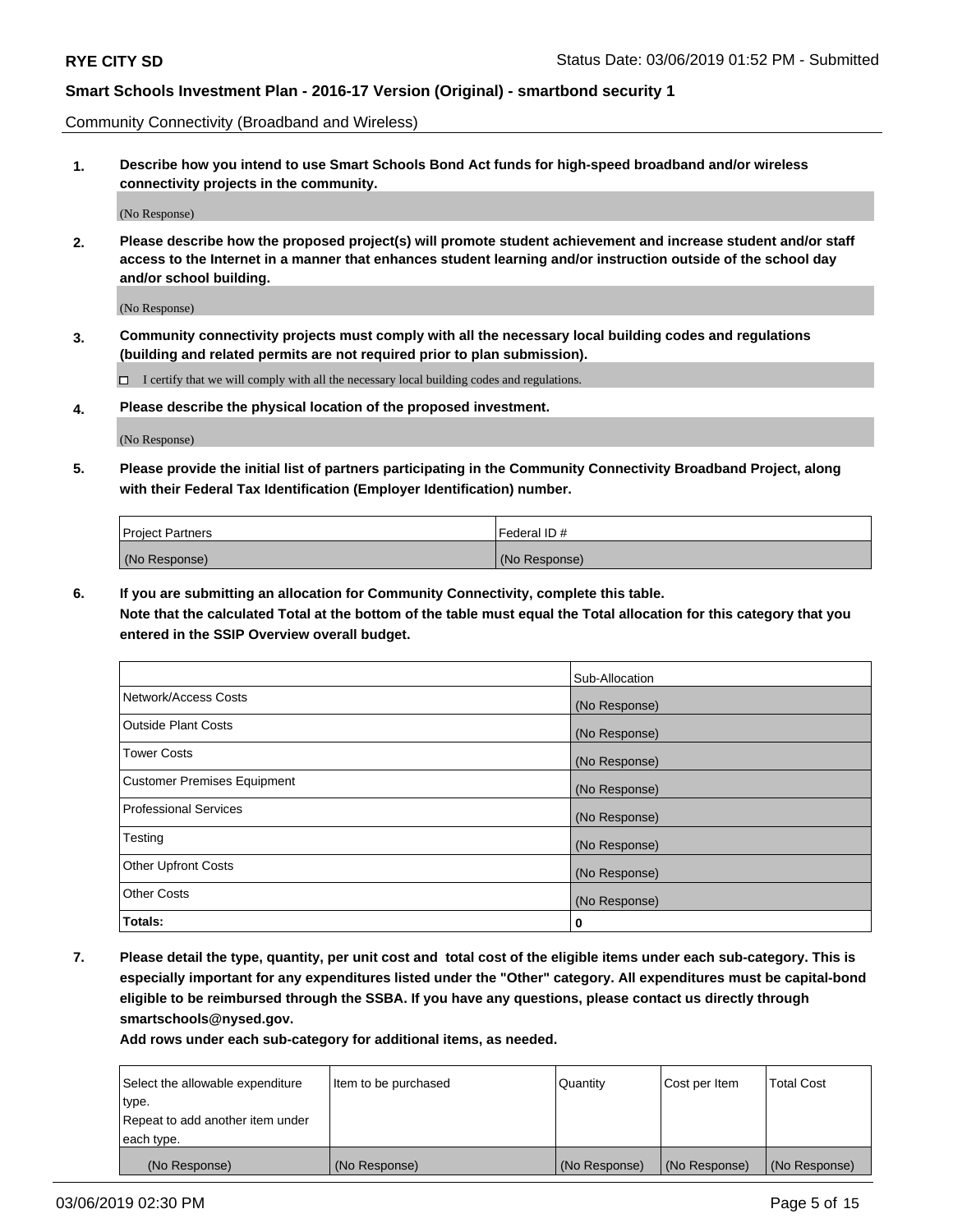#### Classroom Learning Technology

**1. In order for students and faculty to receive the maximum benefit from the technology made available under the Smart Schools Bond Act, their school buildings must possess sufficient connectivity infrastructure to ensure that devices can be used during the school day. Smart Schools Investment Plans must demonstrate that sufficient infrastructure that meets the Federal Communications Commission's 100 Mbps per 1,000 students standard currently exists in the buildings where new devices will be deployed, or is a planned use of a portion of Smart Schools Bond Act funds, or is under development through another funding source. Smart Schools Bond Act funds used for technology infrastructure or classroom technology investments must increase the number of school buildings that meet or exceed the minimum speed standard of 100 Mbps per 1,000 students and staff within 12 months. This standard may be met on either a contracted 24/7 firm service or a**

**"burstable" capability. If the standard is met under the burstable criteria, it must be:**

**1. Specifically codified in a service contract with a provider, and**

**2. Guaranteed to be available to all students and devices as needed, particularly during periods of high demand, such as computer-based testing (CBT) periods.**

**Please describe how your district already meets or is planning to meet this standard within 12 months of plan submission.**

(No Response)

- **1a. If a district believes that it will be impossible to meet this standard within 12 months, it may apply for a waiver of this requirement, as described on the Smart Schools website. The waiver must be filed and approved by SED prior to submitting this survey.**
	- By checking this box, you are certifying that the school district has an approved waiver of this requirement on file with the New York State Education Department.

#### **2. Connectivity Speed Calculator (Required)**

|                         | I Number of<br>Students | Multiply by<br>100 Kbps | to Convert to<br>Required<br>Speed in Mb | Divide by 1000 Current Speed Expected<br>lin Mb | Speed to be<br>Attained Within Required<br>12 Months | <b>Expected Date</b><br>When<br>Speed Will be<br>Met |
|-------------------------|-------------------------|-------------------------|------------------------------------------|-------------------------------------------------|------------------------------------------------------|------------------------------------------------------|
| <b>Calculated Speed</b> | (No<br>Response)        | (No Response)           | (No<br>Response)                         | (No<br>Response)                                | (No<br>Response)                                     | (No<br>Response)                                     |

**3. If the district wishes to have students and staff access the Internet from wireless devices within the school building, or in close proximity to it, it must first ensure that it has a robust Wi-Fi network in place that has sufficient bandwidth to meet user demand.**

**Please describe how you have quantified this demand and how you plan to meet this demand.**

(No Response)

**4. All New York State public school districts are required to complete and submit an Instructional Technology Plan survey to the New York State Education Department in compliance with Section 753 of the Education Law and per Part 100.12 of the Commissioner's Regulations.**

**Districts that include educational technology purchases as part of their Smart Schools Investment Plan must have a submitted and approved Instructional Technology Plan survey on file with the New York State Education Department.**

- $\Box$  By checking this box, you are certifying that the school district has an approved Instructional Technology Plan survey on file with the New York State Education Department.
- **5. Describe the devices you intend to purchase and their compatibility with existing or planned platforms or systems. Specifically address the adequacy of each facility's electrical, HVAC and other infrastructure necessary to install and support the operation of the planned technology.**

(No Response)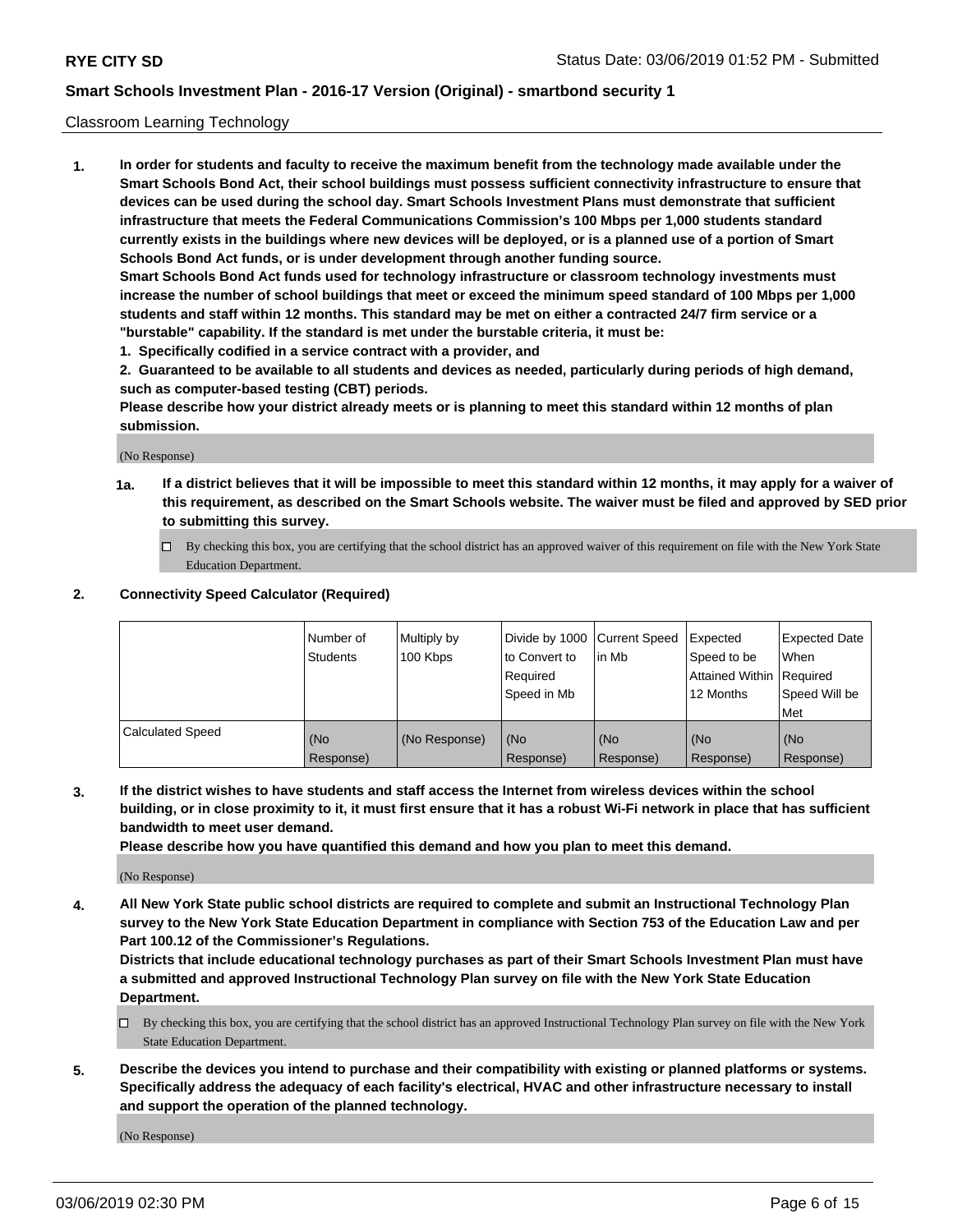#### Classroom Learning Technology

- **6. Describe how the proposed technology purchases will:**
	- **> enhance differentiated instruction;**
	- **> expand student learning inside and outside the classroom;**
	- **> benefit students with disabilities and English language learners; and**
	- **> contribute to the reduction of other learning gaps that have been identified within the district.**

**The expectation is that districts will place a priority on addressing the needs of students who struggle to succeed in a rigorous curriculum. Responses in this section should specifically address this concern and align with the district's Instructional Technology Plan (in particular Question 2 of E. Curriculum and Instruction: "Does the district's instructional technology plan address the needs of students with disabilities to ensure equitable access to instruction, materials and assessments?" and Question 3 of the same section: "Does the district's instructional technology plan address the provision of assistive technology specifically for students with disabilities to ensure access to and participation in the general curriculum?"**

(No Response)

**7. Where appropriate, describe how the proposed technology purchases will enhance ongoing communication with parents and other stakeholders and help the district facilitate technology-based regional partnerships, including distance learning and other efforts.**

(No Response)

**8. Describe the district's plan to provide professional development to ensure that administrators, teachers and staff can employ the technology purchased to enhance instruction successfully.**

**Note: This response should be aligned and expanded upon in accordance with your district's response to Question 1 of F. Professional Development of your Instructional Technology Plan: "Please provide a summary of professional development offered to teachers and staff, for the time period covered by this plan, to support technology to enhance teaching and learning. Please include topics, audience and method of delivery within your summary."**

(No Response)

- **9. Districts must contact the SUNY/CUNY teacher preparation program that supplies the largest number of the district's new teachers to request advice on innovative uses and best practices at the intersection of pedagogy and educational technology.**
	- By checking this box, you certify that you have contacted the SUNY/CUNY teacher preparation program that supplies the largest number of your new teachers to request advice on these issues.
	- **9a. Please enter the name of the SUNY or CUNY Institution that you contacted.**

(No Response)

**9b. Enter the primary Institution phone number.**

(No Response)

**9c. Enter the name of the contact person with whom you consulted and/or will be collaborating with on innovative uses of technology and best practices.**

(No Response)

**10. A district whose Smart Schools Investment Plan proposes the purchase of technology devices and other hardware must account for nonpublic schools in the district.**

**Are there nonpublic schools within your school district?**

Yes

 $\square$  No

**11. Nonpublic Classroom Technology Loan Calculator**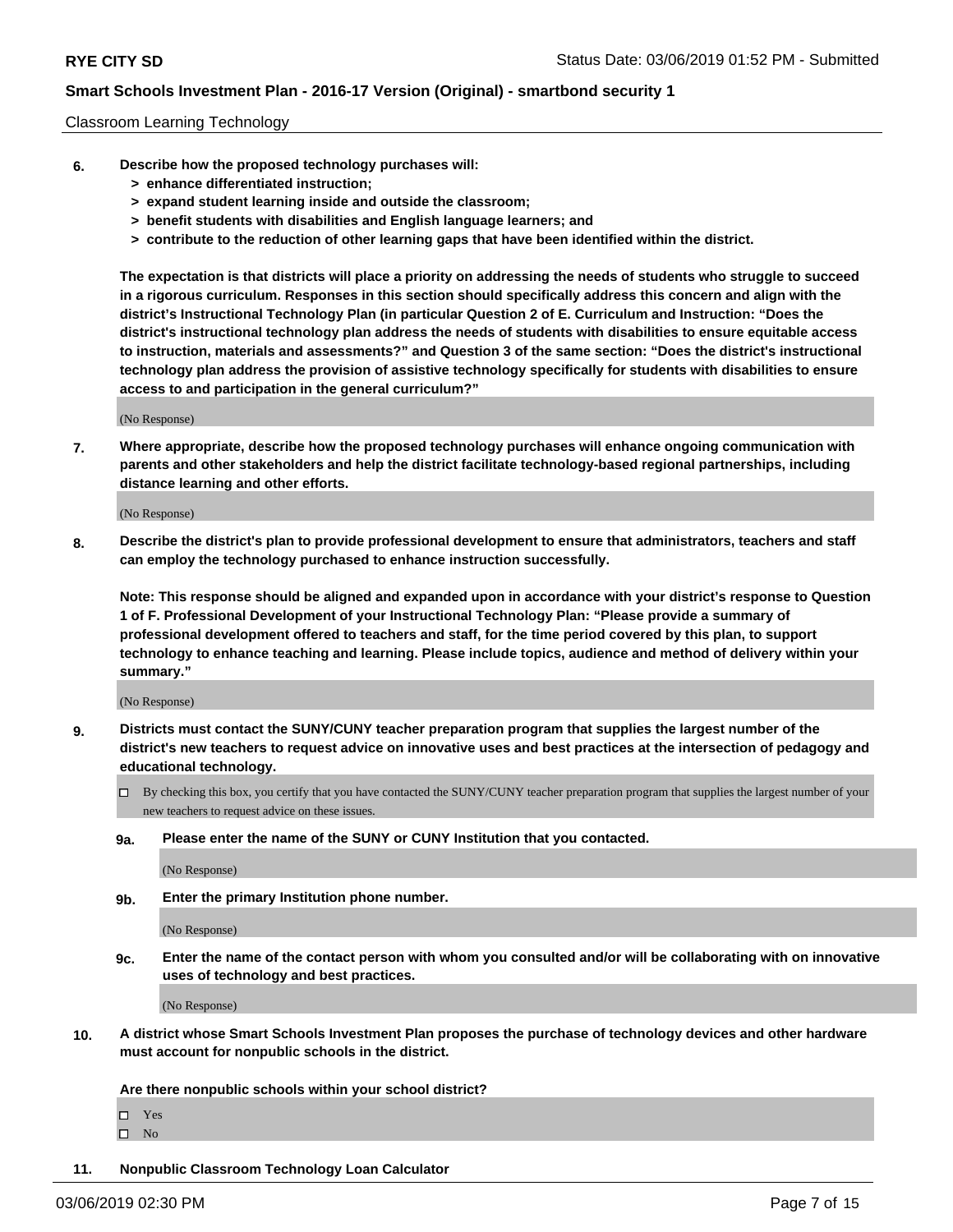#### Classroom Learning Technology

**The Smart Schools Bond Act provides that any Classroom Learning Technology purchases made using Smart Schools funds shall be lent, upon request, to nonpublic schools in the district. However, no school district shall be required to loan technology in amounts greater than the total obtained and spent on technology pursuant to the Smart Schools Bond Act and the value of such loan may not exceed the total of \$250 multiplied by the nonpublic school enrollment in the base year at the time of enactment. See:**

**http://www.p12.nysed.gov/mgtserv/smart\_schools/docs/Smart\_Schools\_Bond\_Act\_Guidance\_04.27.15\_Final.pdf.**

|                                       | 1. Classroom<br>Technology<br>Sub-allocation | 2. Public<br>l Enrollment<br>$(2014-15)$ | l 3. Nonpublic<br>l Enrollment<br>$(2014 - 15)$ | l 4. Sum of<br>Public and<br>l Nonpublic<br>Enrollment                                        | 15. Total Per<br>Pupil Sub-<br>l allocation | l 6. Total<br>Nonpublic Loan<br>Amount |
|---------------------------------------|----------------------------------------------|------------------------------------------|-------------------------------------------------|-----------------------------------------------------------------------------------------------|---------------------------------------------|----------------------------------------|
| Calculated Nonpublic Loan<br>l Amount |                                              |                                          |                                                 | (No Response)   (No Response)   (No Response)   (No Response)   (No Response)   (No Response) |                                             |                                        |

**12. To ensure the sustainability of technology purchases made with Smart Schools funds, districts must demonstrate a long-term plan to maintain and replace technology purchases supported by Smart Schools Bond Act funds. This sustainability plan shall demonstrate a district's capacity to support recurring costs of use that are ineligible for Smart Schools Bond Act funding such as device maintenance, technical support, Internet and wireless fees, maintenance of hotspots, staff professional development, building maintenance and the replacement of incidental items. Further, such a sustainability plan shall include a long-term plan for the replacement of purchased devices and equipment at the end of their useful life with other funding sources.**

 $\Box$  By checking this box, you certify that the district has a sustainability plan as described above.

**13. Districts must ensure that devices purchased with Smart Schools Bond funds will be distributed, prepared for use, maintained and supported appropriately. Districts must maintain detailed device inventories in accordance with generally accepted accounting principles.**

By checking this box, you certify that the district has a distribution and inventory management plan and system in place.

**14. If you are submitting an allocation for Classroom Learning Technology complete this table. Note that the calculated Total at the bottom of the table must equal the Total allocation for this category that you entered in the SSIP Overview overall budget.**

|                          | Sub-Allocation |
|--------------------------|----------------|
| Interactive Whiteboards  | (No Response)  |
| <b>Computer Servers</b>  | (No Response)  |
| <b>Desktop Computers</b> | (No Response)  |
| <b>Laptop Computers</b>  | (No Response)  |
| <b>Tablet Computers</b>  | (No Response)  |
| <b>Other Costs</b>       | (No Response)  |
| Totals:                  | 0              |

**15. Please detail the type, quantity, per unit cost and total cost of the eligible items under each sub-category. This is especially important for any expenditures listed under the "Other" category. All expenditures must be capital-bond eligible to be reimbursed through the SSBA. If you have any questions, please contact us directly through smartschools@nysed.gov.**

**Please specify in the "Item to be Purchased" field which specific expenditures and items are planned to meet the district's nonpublic loan requirement, if applicable.**

**NOTE: Wireless Access Points that will be loaned/purchased for nonpublic schools should ONLY be included in this category, not under School Connectivity, where public school districts would list them.**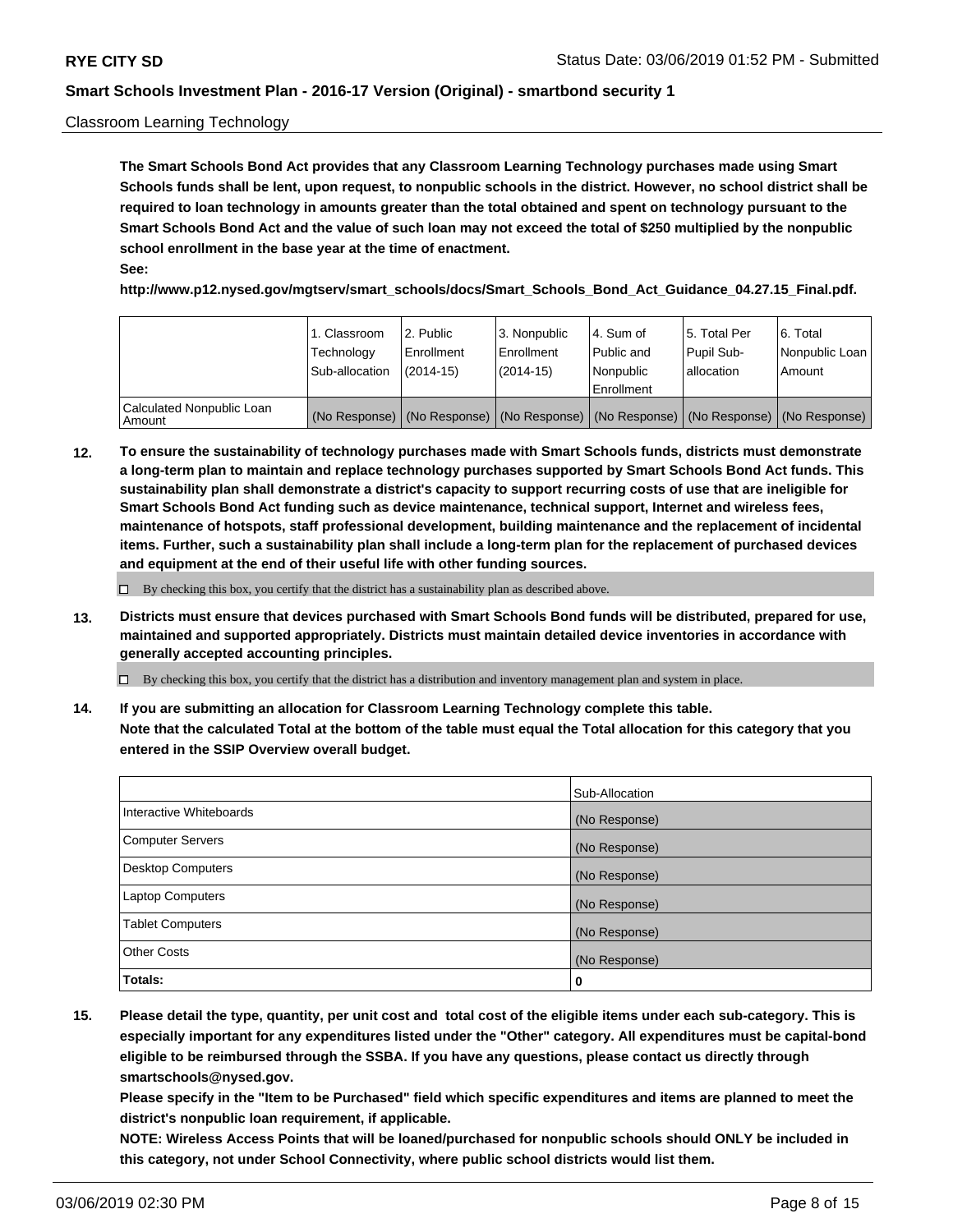Classroom Learning Technology

| Select the allowable expenditure | Iltem to be Purchased | Quantity      | Cost per Item | <b>Total Cost</b> |
|----------------------------------|-----------------------|---------------|---------------|-------------------|
| type.                            |                       |               |               |                   |
| Repeat to add another item under |                       |               |               |                   |
| each type.                       |                       |               |               |                   |
| (No Response)                    | (No Response)         | (No Response) | (No Response) | (No Response)     |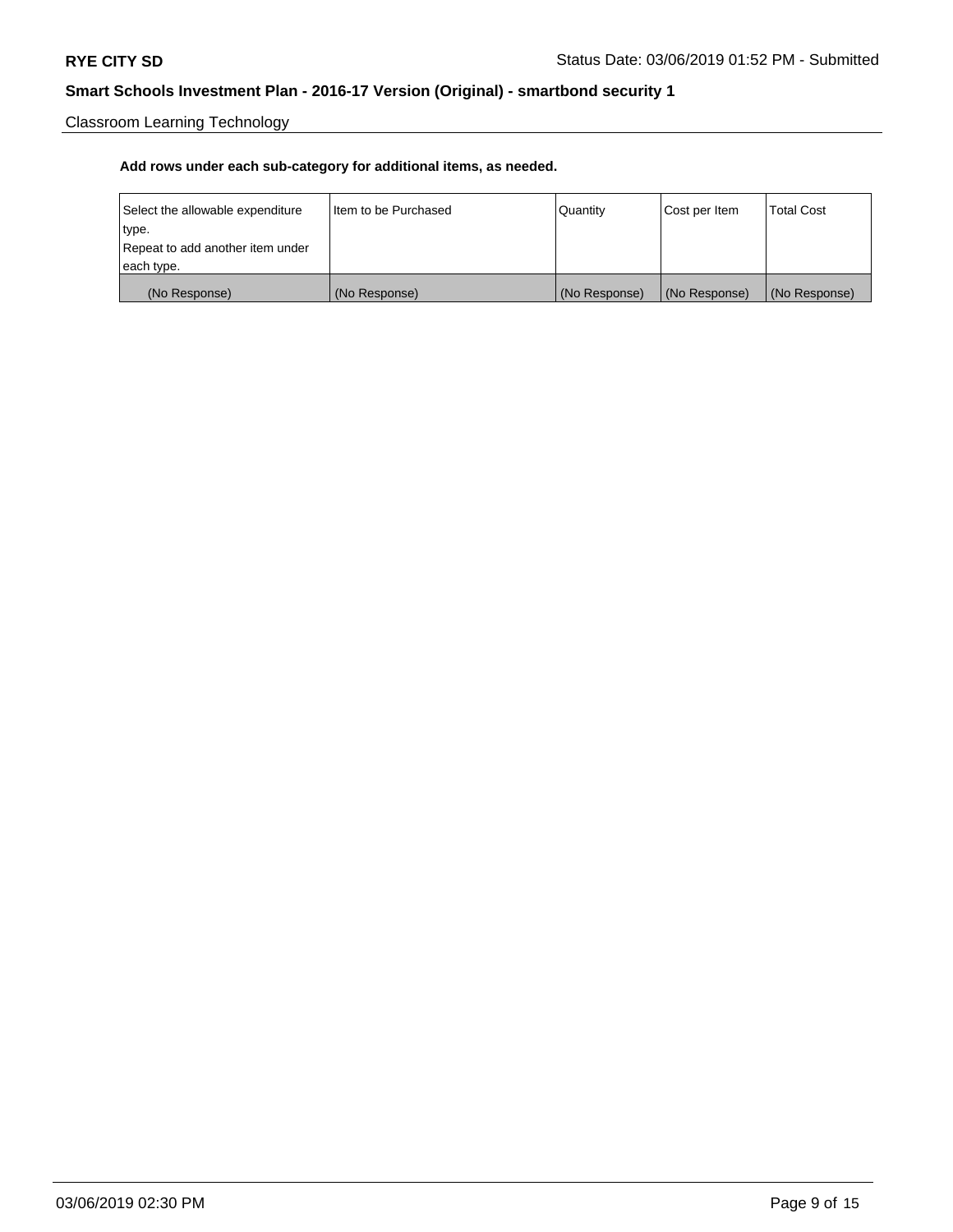#### Pre-Kindergarten Classrooms

**1. Provide information regarding how and where the district is currently serving pre-kindergarten students and justify the need for additional space with enrollment projections over 3 years.**

(No Response)

- **2. Describe the district's plan to construct, enhance or modernize education facilities to accommodate prekindergarten programs. Such plans must include:**
	- **Specific descriptions of what the district intends to do to each space;**
	- **An affirmation that pre-kindergarten classrooms will contain a minimum of 900 square feet per classroom;**
	- **The number of classrooms involved;**
	- **The approximate construction costs per classroom; and**
	- **Confirmation that the space is district-owned or has a long-term lease that exceeds the probable useful life of the improvements.**

(No Response)

**3. Smart Schools Bond Act funds may only be used for capital construction costs. Describe the type and amount of additional funds that will be required to support ineligible ongoing costs (e.g. instruction, supplies) associated with any additional pre-kindergarten classrooms that the district plans to add.**

(No Response)

**4. All plans and specifications for the erection, repair, enlargement or remodeling of school buildings in any public school district in the State must be reviewed and approved by the Commissioner. Districts that plan capital projects using their Smart Schools Bond Act funds will undergo a Preliminary Review Process by the Office of Facilities Planning.**

**Please indicate on a separate row each project number given to you by the Office of Facilities Planning.**

| Project Number |  |
|----------------|--|
| (No Response)  |  |
|                |  |

**5. If you have made an allocation for Pre-Kindergarten Classrooms, complete this table.**

**Note that the calculated Total at the bottom of the table must equal the Total allocation for this category that you entered in the SSIP Overview overall budget.**

|                                          | Sub-Allocation |
|------------------------------------------|----------------|
| Construct Pre-K Classrooms               | (No Response)  |
| Enhance/Modernize Educational Facilities | (No Response)  |
| <b>Other Costs</b>                       | (No Response)  |
| Totals:                                  | 0              |

**6. Please detail the type, quantity, per unit cost and total cost of the eligible items under each sub-category. This is especially important for any expenditures listed under the "Other" category. All expenditures must be capital-bond eligible to be reimbursed through the SSBA. If you have any questions, please contact us directly through smartschools@nysed.gov.**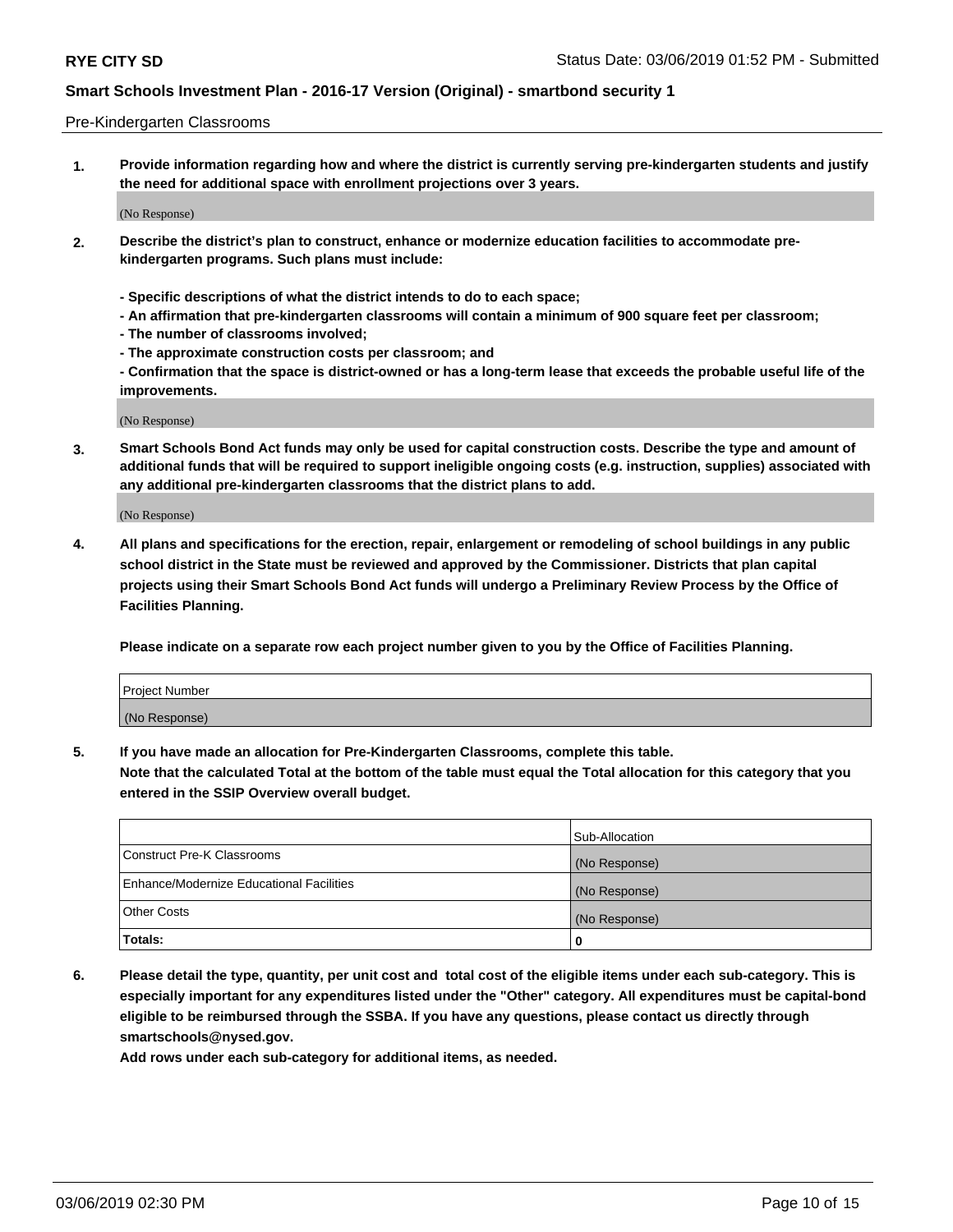Pre-Kindergarten Classrooms

| Select the allowable expenditure | Item to be purchased | Quantity      | Cost per Item | <b>Total Cost</b> |
|----------------------------------|----------------------|---------------|---------------|-------------------|
| type.                            |                      |               |               |                   |
| Repeat to add another item under |                      |               |               |                   |
| each type.                       |                      |               |               |                   |
| (No Response)                    | (No Response)        | (No Response) | (No Response) | (No Response)     |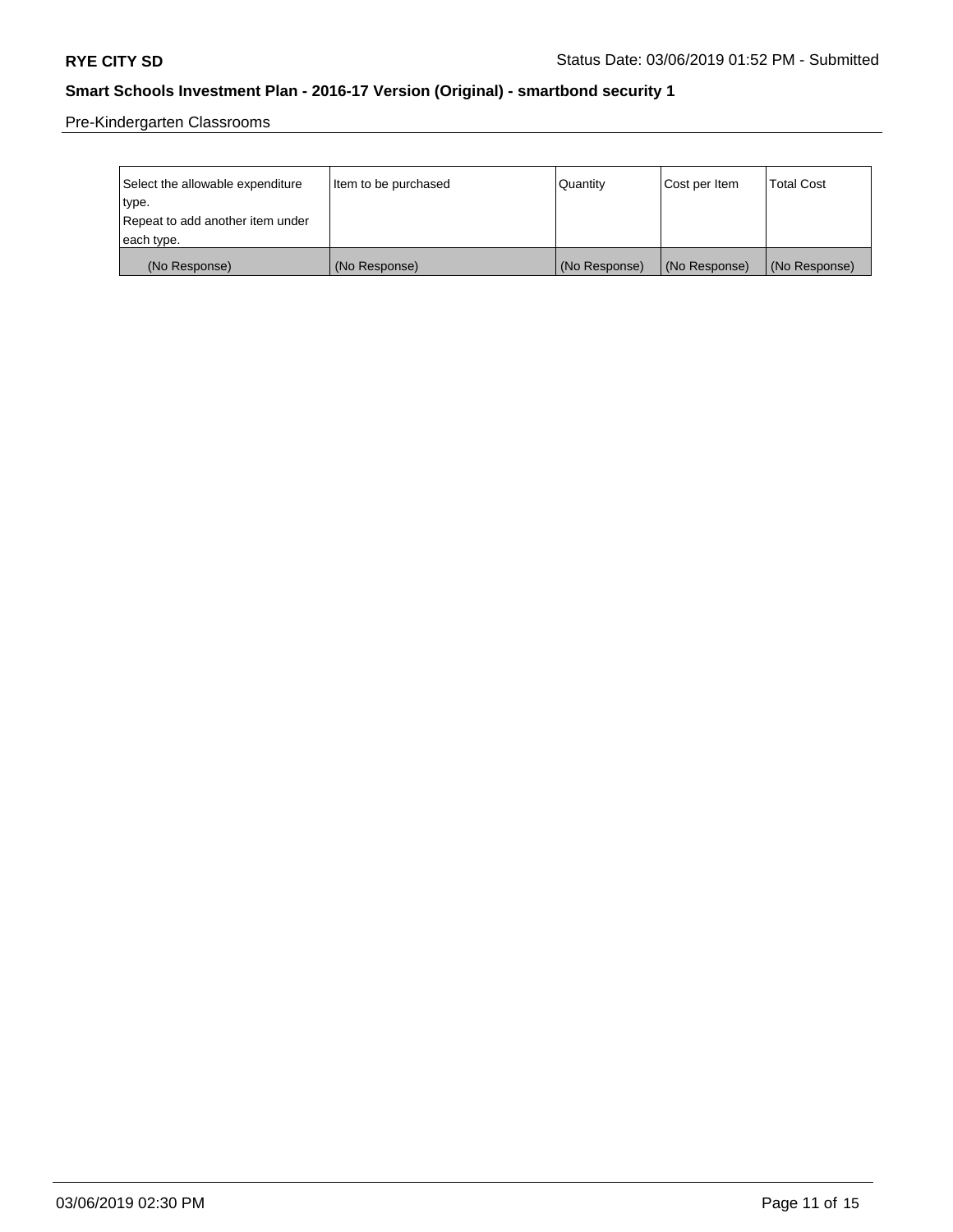Replace Transportable Classrooms

**1. Describe the district's plan to construct, enhance or modernize education facilities to provide high-quality instructional space by replacing transportable classrooms.**

(No Response)

**2. All plans and specifications for the erection, repair, enlargement or remodeling of school buildings in any public school district in the State must be reviewed and approved by the Commissioner. Districts that plan capital projects using their Smart Schools Bond Act funds will undergo a Preliminary Review Process by the Office of Facilities Planning.**

**Please indicate on a separate row each project number given to you by the Office of Facilities Planning.**

| Project Number |  |
|----------------|--|
|                |  |
|                |  |
|                |  |
|                |  |
| (No Response)  |  |
|                |  |
|                |  |
|                |  |

**3. For large projects that seek to blend Smart Schools Bond Act dollars with other funds, please note that Smart Schools Bond Act funds can be allocated on a pro rata basis depending on the number of new classrooms built that directly replace transportable classroom units.**

**If a district seeks to blend Smart Schools Bond Act dollars with other funds describe below what other funds are being used and what portion of the money will be Smart Schools Bond Act funds.**

(No Response)

**4. If you have made an allocation for Replace Transportable Classrooms, complete this table. Note that the calculated Total at the bottom of the table must equal the Total allocation for this category that you entered in the SSIP Overview overall budget.**

|                                                | Sub-Allocation |
|------------------------------------------------|----------------|
| Construct New Instructional Space              | (No Response)  |
| Enhance/Modernize Existing Instructional Space | (No Response)  |
| <b>Other Costs</b>                             | (No Response)  |
| Totals:                                        | 0              |

**5. Please detail the type, quantity, per unit cost and total cost of the eligible items under each sub-category. This is especially important for any expenditures listed under the "Other" category. All expenditures must be capital-bond eligible to be reimbursed through the SSBA. If you have any questions, please contact us directly through smartschools@nysed.gov.**

| Select the allowable expenditure | Item to be purchased | l Quantitv    | Cost per Item | <b>Total Cost</b> |
|----------------------------------|----------------------|---------------|---------------|-------------------|
| type.                            |                      |               |               |                   |
| Repeat to add another item under |                      |               |               |                   |
| each type.                       |                      |               |               |                   |
| (No Response)                    | (No Response)        | (No Response) | (No Response) | (No Response)     |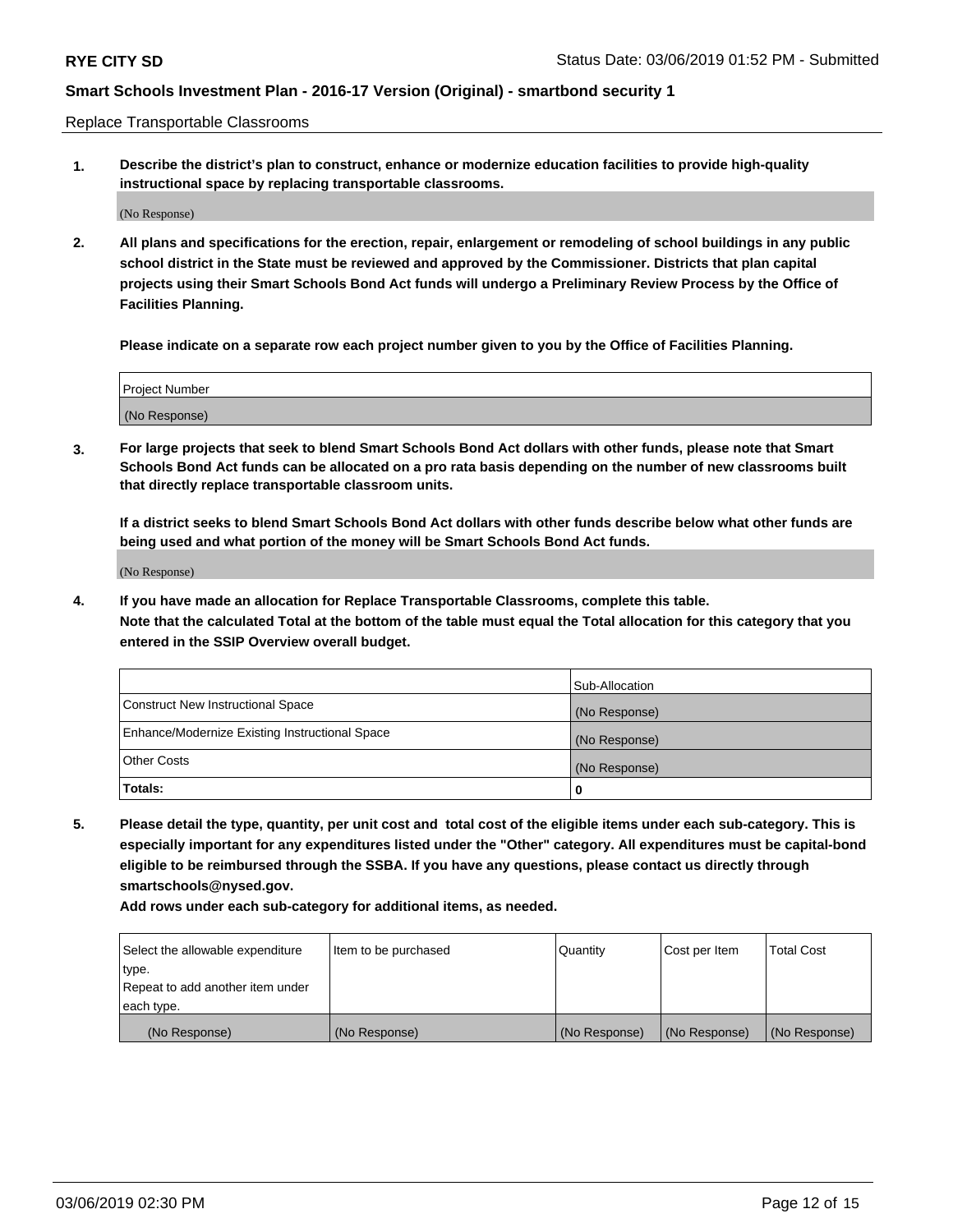#### High-Tech Security Features

### **1. Describe how you intend to use Smart Schools Bond Act funds to install high-tech security features in school buildings and on school campuses.**

Funds will be used to enhance existing and add to current security systems features throughout the district with concentration at the elementary level. System standardization and compatibility will be a focus at all locations. Currently the District only has a limited number of cameras in 1 of our 5 schools. The plan would be to add both interior and exterior cameras to all 5 schools located on our 4 campuses. In addition, the District is seeking to add a visitor management system. The system will offer software that would allow the operator to scan visitor's identification for vetting purposes, maintain a database, and produce temporary visitor passes with photo identification, prior to entry into our buildings.

**2. All plans and specifications for the erection, repair, enlargement or remodeling of school buildings in any public school district in the State must be reviewed and approved by the Commissioner. Districts that plan capital projects using their Smart Schools Bond Act funds will undergo a Preliminary Review Process by the Office of Facilities Planning.** 

**Please indicate on a separate row each project number given to you by the Office of Facilities Planning.**

| <b>Project Number</b> |  |
|-----------------------|--|
| 66-18-00-01-7-999-BA1 |  |

#### **3. Was your project deemed eligible for streamlined Review?**

- Yes
- $\square$  No
- **3a. Districts with streamlined projects must certify that they have reviewed all installations with their licensed architect or engineer of record, and provide that person's name and license number. The licensed professional must review the products and proposed method of installation prior to implementation and review the work during and after completion in order to affirm that the work was code-compliant, if requested.**

By checking this box, you certify that the district has reviewed all installations with a licensed architect or engineer of record.

**4. Include the name and license number of the architect or engineer of record.**

| Name                          | License Number |
|-------------------------------|----------------|
| Geddis Partnership Architects | 71285          |

**5. If you have made an allocation for High-Tech Security Features, complete this table. Note that the calculated Total at the bottom of the table must equal the Total allocation for this category that you entered in the SSIP Overview overall budget.**

|                                                      | Sub-Allocation |
|------------------------------------------------------|----------------|
| Capital-Intensive Security Project (Standard Review) | (No Response)  |
| Electronic Security System                           | 278,000        |
| <b>Entry Control System</b>                          | 8,640          |
| Approved Door Hardening Project                      | (No Response)  |
| <b>Other Costs</b>                                   | (No Response)  |
| Totals:                                              | 286,640        |

**6. Please detail the type, quantity, per unit cost and total cost of the eligible items under each sub-category. This is especially important for any expenditures listed under the "Other" category. All expenditures must be capital-bond eligible to be reimbursed through the SSBA. If you have any questions, please contact us directly through smartschools@nysed.gov.**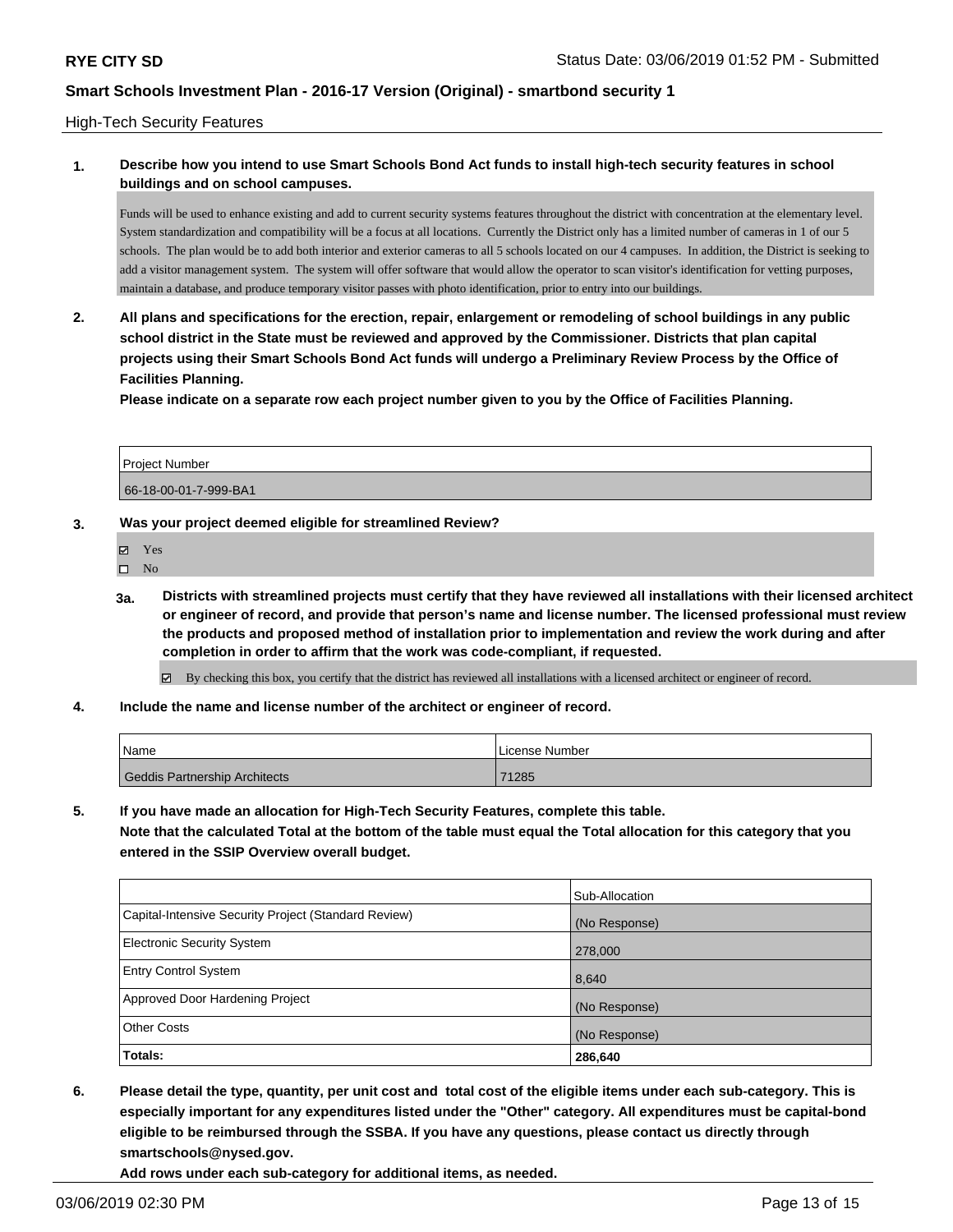High-Tech Security Features

| Select the allowable expenditure<br>type.<br>Repeat to add another item under<br>each type. | Item to be purchased      | Quantity | Cost per Item | <b>Total Cost</b> |
|---------------------------------------------------------------------------------------------|---------------------------|----------|---------------|-------------------|
| <b>Electronic Security System</b>                                                           | security cameras          | 200.00   | 591           | 118,200           |
| <b>Electronic Security System</b>                                                           | security cameras          | 120.00   | 715           | 85,800            |
| <b>Electronic Security System</b>                                                           | security cameras          | 20.00    | 580           | 11.600            |
| <b>Electronic Security System</b>                                                           | video recorder hardware   | 8.00     | 7,800         | 62,400            |
| <b>Entry Control System</b>                                                                 | visitor management system | 5.00     | 1.728         | 8.640             |